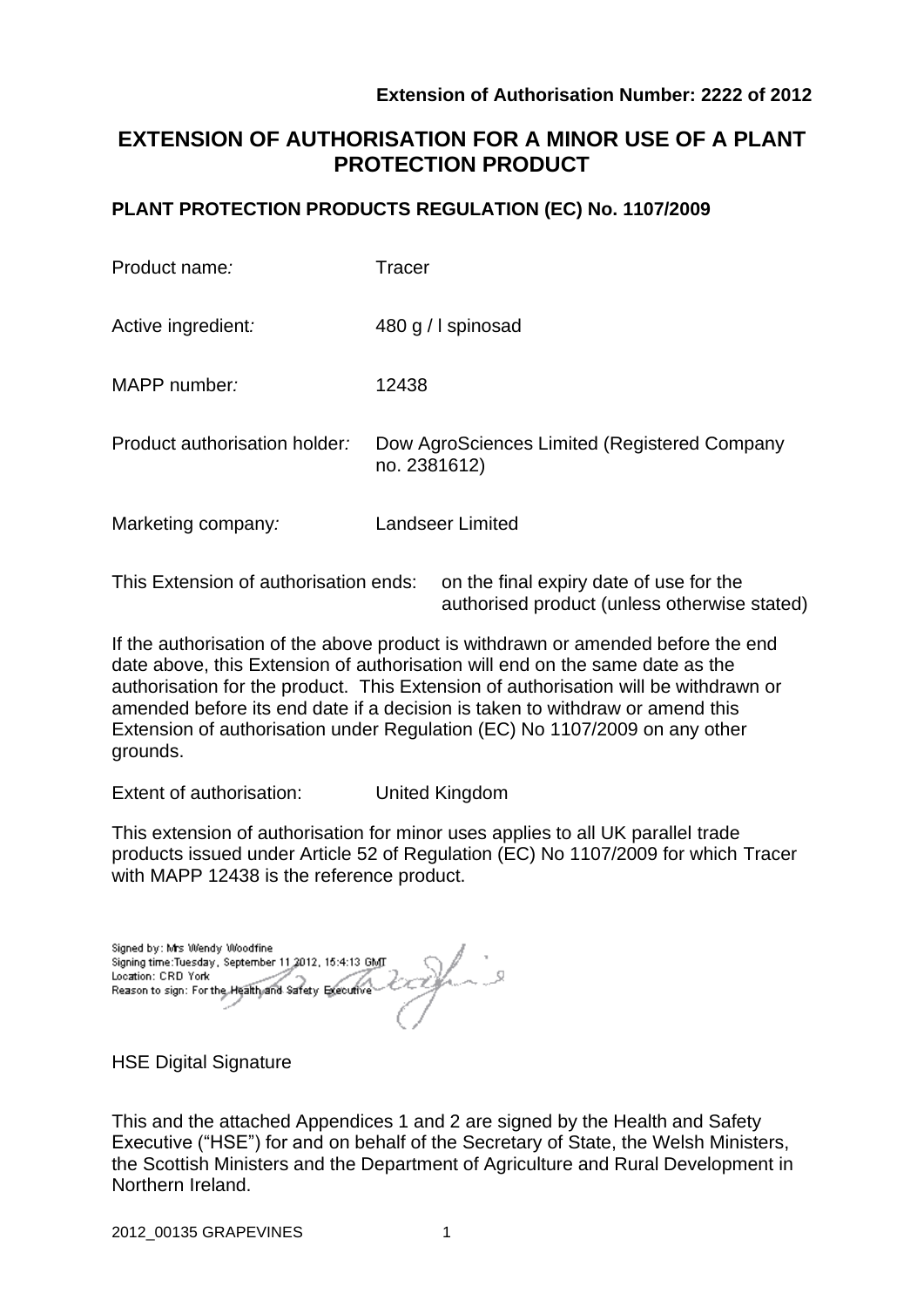Date of issue: 11 September 2012

### **EXPLANATORY NOTES**

- 1. This is Extension of authorisation number 2222 of 2012.
- 2. This Extension of authorisation will be published on the website of the Chemicals Regulation Directorate of the HSE.
- 3. Application reference number: COP 2012/00135
- 4. Persons using the product to which this Extension of authorisation applies should acquaint themselves with and observe all requirements contained in the Regulation (EC) No 1107/2009, including the duty on the holder of any Extension of authorisation to notify information on potentially dangerous effects, a contravention of which is a criminal offence under those Regulations.
- 5. Neither the efficacy nor the phytotoxicity of the product for which this Extension of authorisation has been granted has been assessed and, as such, the user bears the risk in respect of failures concerning its efficacy and phytotoxicity.

### **ADVISORY INFORMATION**

IMPORTANT: When applying this product under the terms of this Extension of Authorisation, comply with any resistance guidance or restrictions stated on the product label.

This Extension of Authorisation relates to the use of 'Tracer' (M12438) on outdoor grapevines for the control of caterpillars. To be applied in 300-1500 litres water via broadcast air assisted sprayer from BBCH 50 (inflorescences emerging) until 14 days before harvest. A 10 day interval between applications should be observed. This product should not be applied during flowering.

Total reliance on one pesticide will hasten the development of resistance. Spinosad has a different mode of action from other insecticides and is most effective when applied in planned programmes with other insecticides with different modes of action. Use Tracer in programmes with other effective insecticides of a different mode of action to reduce the possibilities of resistance occurring. Avoid use of the same active substance or mode of action on consecutive generations of insects. Applications should be targeted against early insect developmental stages whenever possible. If possible, include multiple tactics (eg cultural or biological controls) when using Integrated Pest Management Programmes.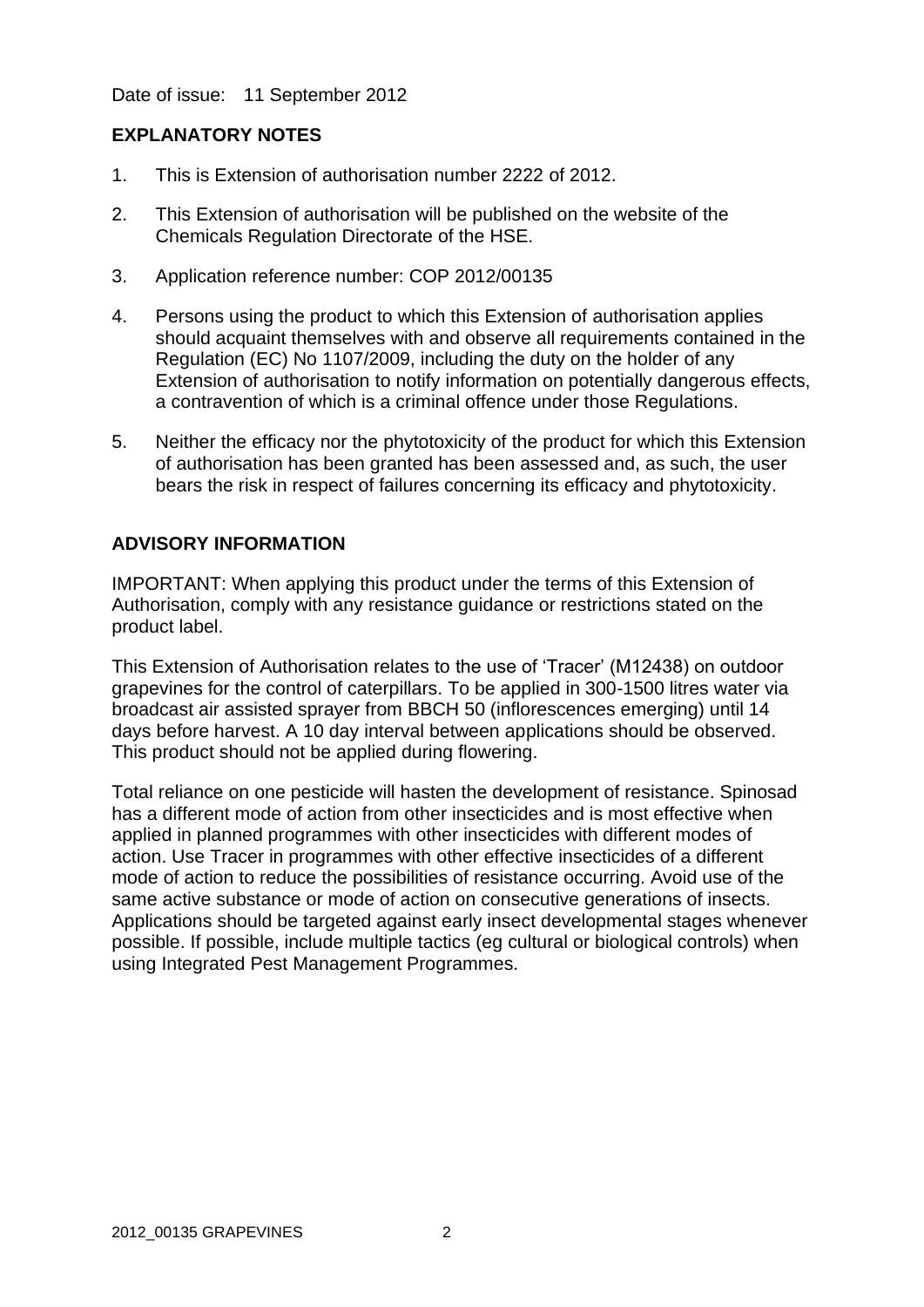## **APPENDIX 1: CONDITIONS OF EXTENSION OF AUTHORISATION**

The conditions below are obligatory. They must be complied with when the Extension of authorisation occurs. Failure to comply with the following conditions will result in the withdrawal or amendment of the Extension of authorisation under Regulation (EC) No 1107/2009 and may result in other enforcement action, including prosecution. For the purposes of this Extension of authorisation only, the conditions and/or requirements shown below supersede any corresponding conditions and/or requirements set out on the label or otherwise provided for under the product authorisation **which would otherwise apply**.

**Use:**

| Field of use:                    | <b>ONLY AS AN INSECTICIDE</b>                       |                                                                                                                                                      |                                                                                                                                                                                                                                                                                                                                                                                                                                   |                        |                                                          |                                |  |  |
|----------------------------------|-----------------------------------------------------|------------------------------------------------------------------------------------------------------------------------------------------------------|-----------------------------------------------------------------------------------------------------------------------------------------------------------------------------------------------------------------------------------------------------------------------------------------------------------------------------------------------------------------------------------------------------------------------------------|------------------------|----------------------------------------------------------|--------------------------------|--|--|
| User:                            | Professional                                        |                                                                                                                                                      |                                                                                                                                                                                                                                                                                                                                                                                                                                   |                        |                                                          |                                |  |  |
| Crops/situations:                | Maximum<br>individual dose:<br>(ml product /<br>ha) |                                                                                                                                                      |                                                                                                                                                                                                                                                                                                                                                                                                                                   | Maximum total<br>dose: | <b>Maximum</b><br>number of<br>treatments: (per<br>crop) | Latest time of<br>application: |  |  |
| Outdoor<br>grapevines            | 100                                                 |                                                                                                                                                      |                                                                                                                                                                                                                                                                                                                                                                                                                                   |                        | 3                                                        | 14 days before<br>harvest      |  |  |
| <b>Operator Protection:</b>      | (1)                                                 | Engineering control of operator exposure must be<br>used where reasonably practicable in addition to the<br>following personal protective equipment: |                                                                                                                                                                                                                                                                                                                                                                                                                                   |                        |                                                          |                                |  |  |
|                                  |                                                     |                                                                                                                                                      | Operators must wear suitable protective gloves<br>when handling the concentrate or applying by<br>hand-held equipment.                                                                                                                                                                                                                                                                                                            |                        |                                                          |                                |  |  |
|                                  |                                                     | (2)                                                                                                                                                  | However, engineering controls may replace personal<br>protective equipment if a COSHH assessment<br>shows that they provide an equal or higher standard<br>of protection.                                                                                                                                                                                                                                                         |                        |                                                          |                                |  |  |
| Environmental protection:<br>(1) |                                                     |                                                                                                                                                      | Since there is a risk to aquatic life from use, users<br>not applying the statutory buffer zone must either<br>themselves carry out or ensure that someone else<br>has carried out a Local Environment Risk<br>Assessment for Pesticides (LERAP) on their behalf<br>before each spraying operation from a horizontal<br>boom sprayer. Users must not allow direct spray<br>from such sprayers to fall within 5m of the top of the |                        |                                                          |                                |  |  |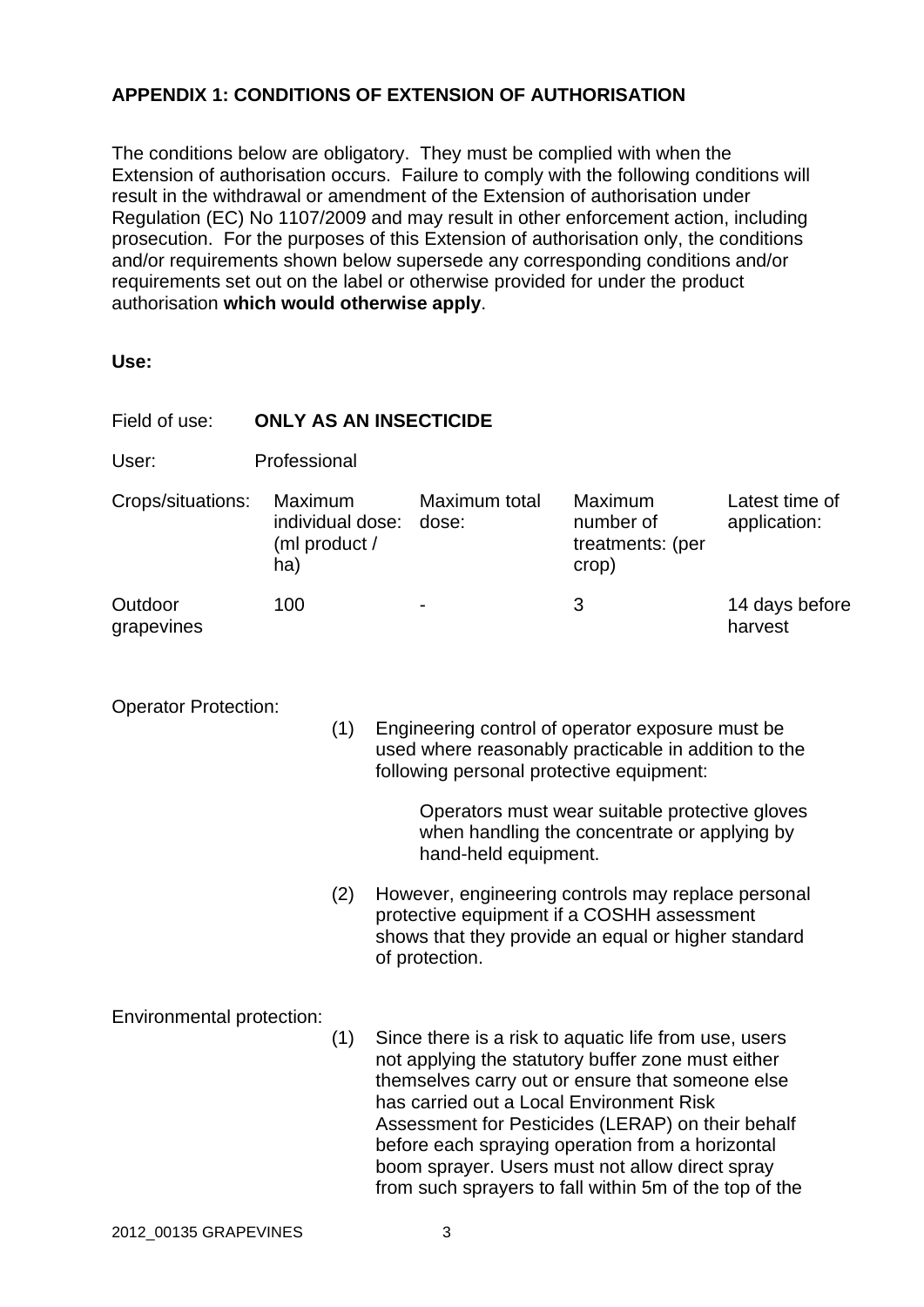bank of any static or flowing waterbody or within 1m of a ditch which is dry at the time of application (these distances to be measured as set out in the booklet 'Local Environment Risk Assessment for Pesticides - Horizontal Boom Sprayers' and any amendments that are made to it) unless:

(a) The LERAP indicates that a narrower buffer zone will be sufficient; and

(b) Any measures indicated by the LERAP as justifying the narrower buffer zone are complied with in full and in accordance with any conditions applicable to them.

Spray must be aimed away from water.

Spray from hand-held sprayers must not be allowed to fall within 1 m of the top of the bank of a static or flowing waterbody. Spray must be aimed away from water.

(2) Since there is a risk to aquatic life from use, users not applying the statutory buffer zone must either themselves carry out, or ensure that someone else has carried out a Local Environment Risk Assessment for Pesticides (LERAP) on their behalf before each spraying operation from a broadcast airassisted sprayer. Users must not allow direct spray from such sprayers to fall within 38m of the top of the bank of any static or flowing waterbody or within 5m of a ditch which is dry at the time of application (these distances to be measured as set out in the booklet 'Local Environment Risk Assessment for Pesticides - Broadcast Air-assisted Sprayers' - and any amendments that are made to it) unless:

(a) The LERAP indicates that a narrower buffer zone will be sufficient; and

(b) Any measures indicated by the LERAP as justifying the narrower buffer zone are complied with in full and in accordance with any conditions applicable to them.

Spray must be aimed away from water.

(3) The results of the LERAP must be recorded in written form and must be available for a period of three years for inspection to any person entitled to exercise enforcement powers under or in connection with the Plant Protection Products Regulations 2011 or the Plant Protection Products (Sustainable Use)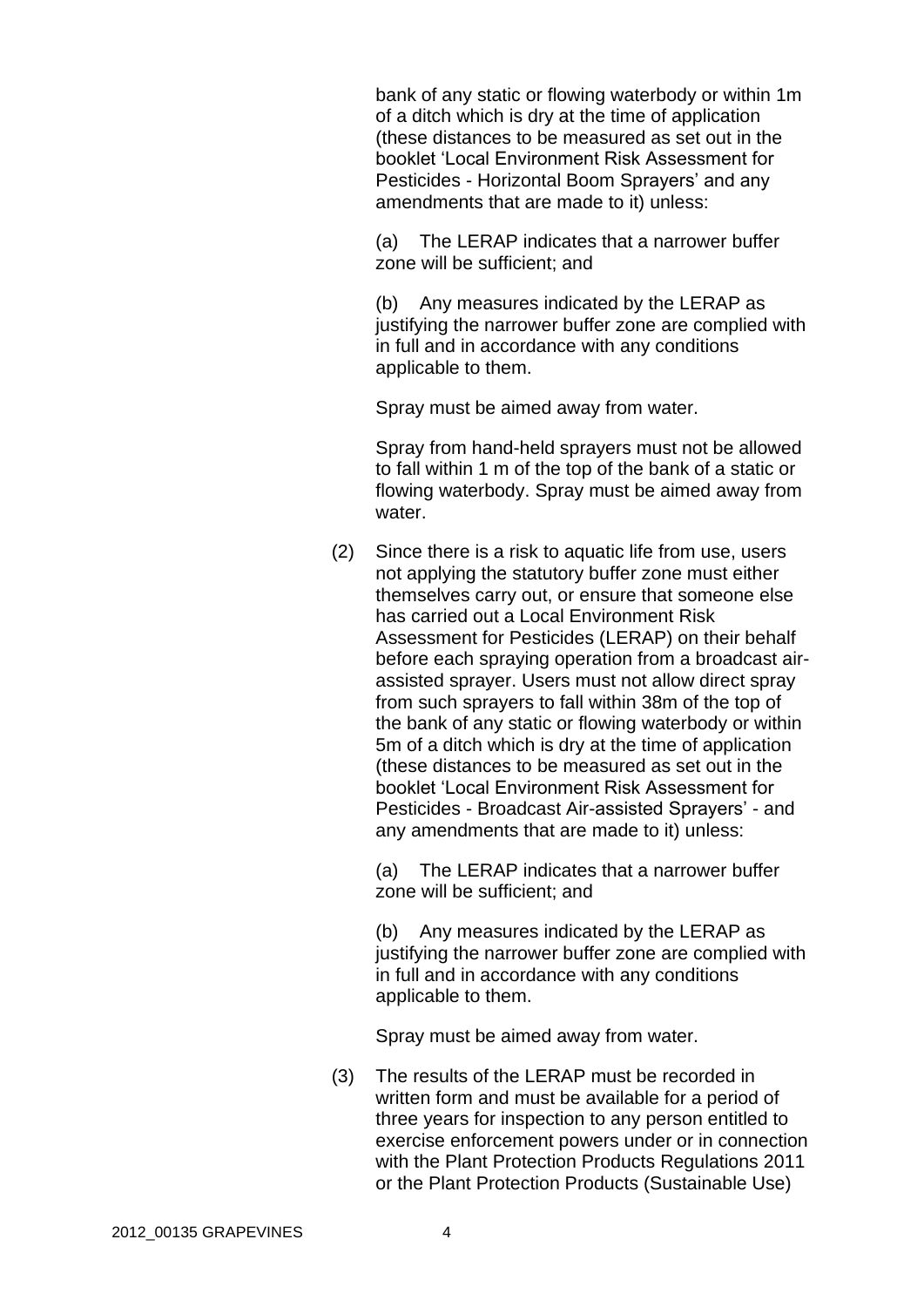Regulations 2012. (An electronic record will satisfy the requirement for a written record, providing it is similarly available for inspection and can be copied).

(4) Detailed guidance on LERAPs and how to conduct a LERAP are contained in the booklets 'Local Environment Risk Assessment for Pesticides - Horizontal Boom Sprayers' and 'Local Environment Risk Assessment for Pesticides - Broadcast Airassisted Sprayers', available from HSE Chemicals Regulation Directorate's website. All LERAPs must be carried out in accordance with this Guidance and any amendments that are made to it.

Other specific restrictions:

- (1) This product must only be applied in accordance with the terms of this extension of authorisation, the product label and/or leaflet and any additional guidance on extensions of authorisation.
- (2) This product qualifies for inclusion within the Local Environment Risk Assessment for Pesticides (LERAP) scheme. Before each spraying operation from a horizontal boom sprayer or broadcast airassisted sprayer, either a LERAP must be carried out in accordance with the guidance available from the HSE Chemicals Regulation Directorate's website or the statutory buffer zone must be maintained. The results of the LERAP must be recorded and kept available for three years.